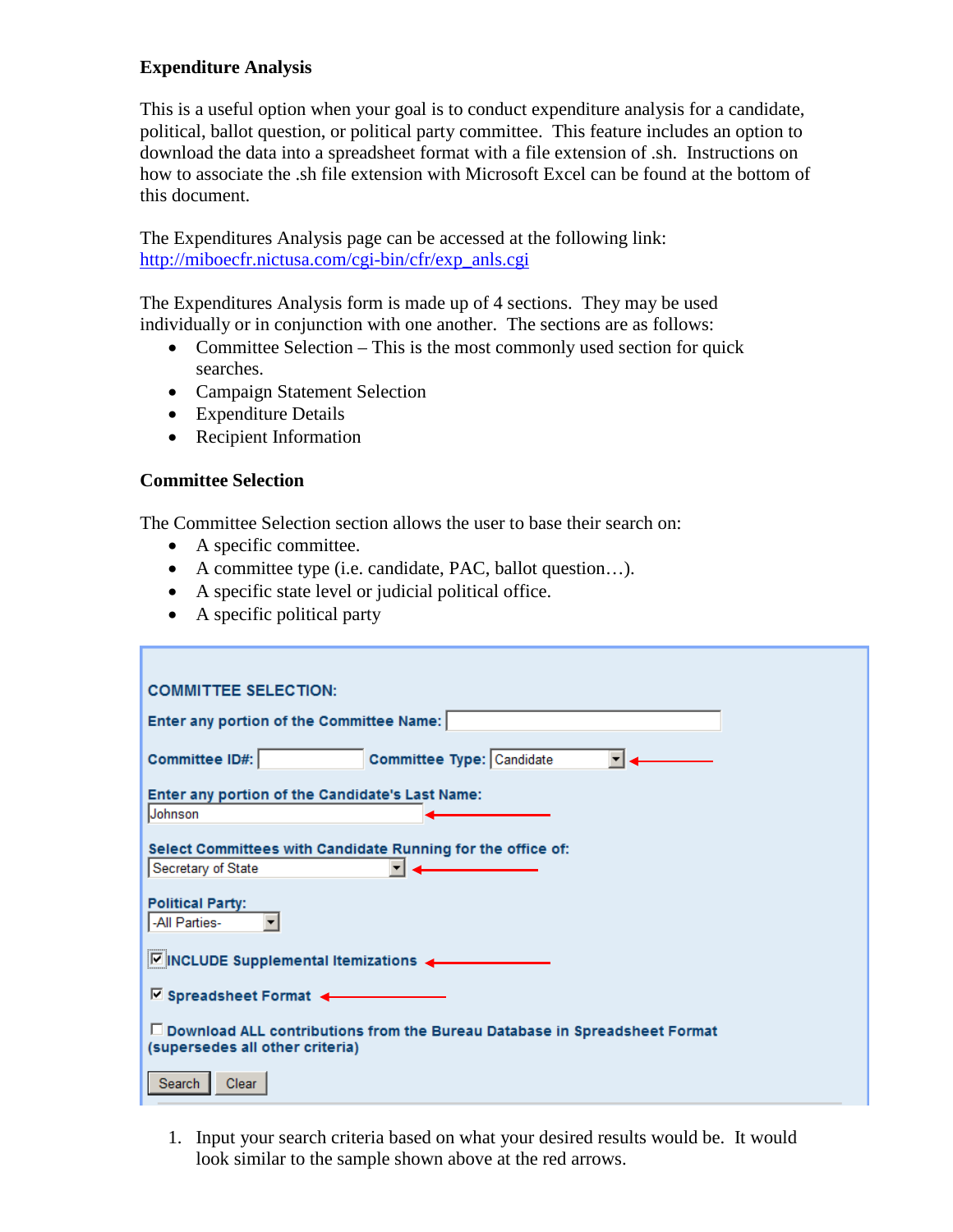- a) Selecting "Include Supplemental Itemizations" provides the user with an itemized breakdown of any expenditures of \$50.00 or more made to subcontractors on behalf of the committee. For example, if the committee were to make a \$1500.00 expenditure to ABC Media Consulting, selecting "Include Supplemental Itemizations" would provide the user with a breakdown of that expenditure which would include the names and addresses of each subcontractor used by ABC Media Consulting. Leaving it unchecked will give you just the total expenditure amount made to ABC Media Consulting.
- b) Selecting "Spreadsheet Format" provides the user with a file that can be opened with Microsoft Excel. The file will have a .sh file extension. Leaving the box unchecked provides the user with a comma delimited text file.
- c) Note that selecting "Download ALL expenditures from the Bureau Database in Spreadsheet Format" will indeed download all of the expenditures in the database and ignore your search criteria selections.
- 2. Based on the above selections at the red arrows, we would get a list of expenditures for any candidate with the last name of Johnson who has run for Secretary of State in spreadsheet format that includes supplemental itemizations.

## **Campaign Statement Selection**

Campaign Statement Selection allows a user to filter their search results in the following ways:

- For a single statement year.
- For a period of time with a beginning year and an ending year.
- By a specific campaign statement type (i.e. Post General Campaign Statement)

| <b>CAMPAIGN STATEMENT SELECTION:</b>                            |
|-----------------------------------------------------------------|
| Statement Year (in YYYY format): 2012                           |
| <b>Ending Year:</b><br>Coverage Starting Year (in YYYY format): |
| Statement Type: POST-GENERAL CS                                 |
| Search<br>Clear                                                 |

- 3. Enter selection criteria based on the desired results.
	- a) Selecting "Statement Year" will filter your results by the calendar year entered in this field.
	- b) Selecting "Coverage Starting Year" and "Ending Year" will filter your results by the given period of time. For example if the beginning year is 2011 and the ending year is 2012, the search results will show expenditures for just those 2 calendar years.
	- c) Selecting "Statement Type" will filter your results for a given campaign statement type. If you were to select "Post-General CS", your results would bring up only those expenditures found on Post-General Campaign Statements.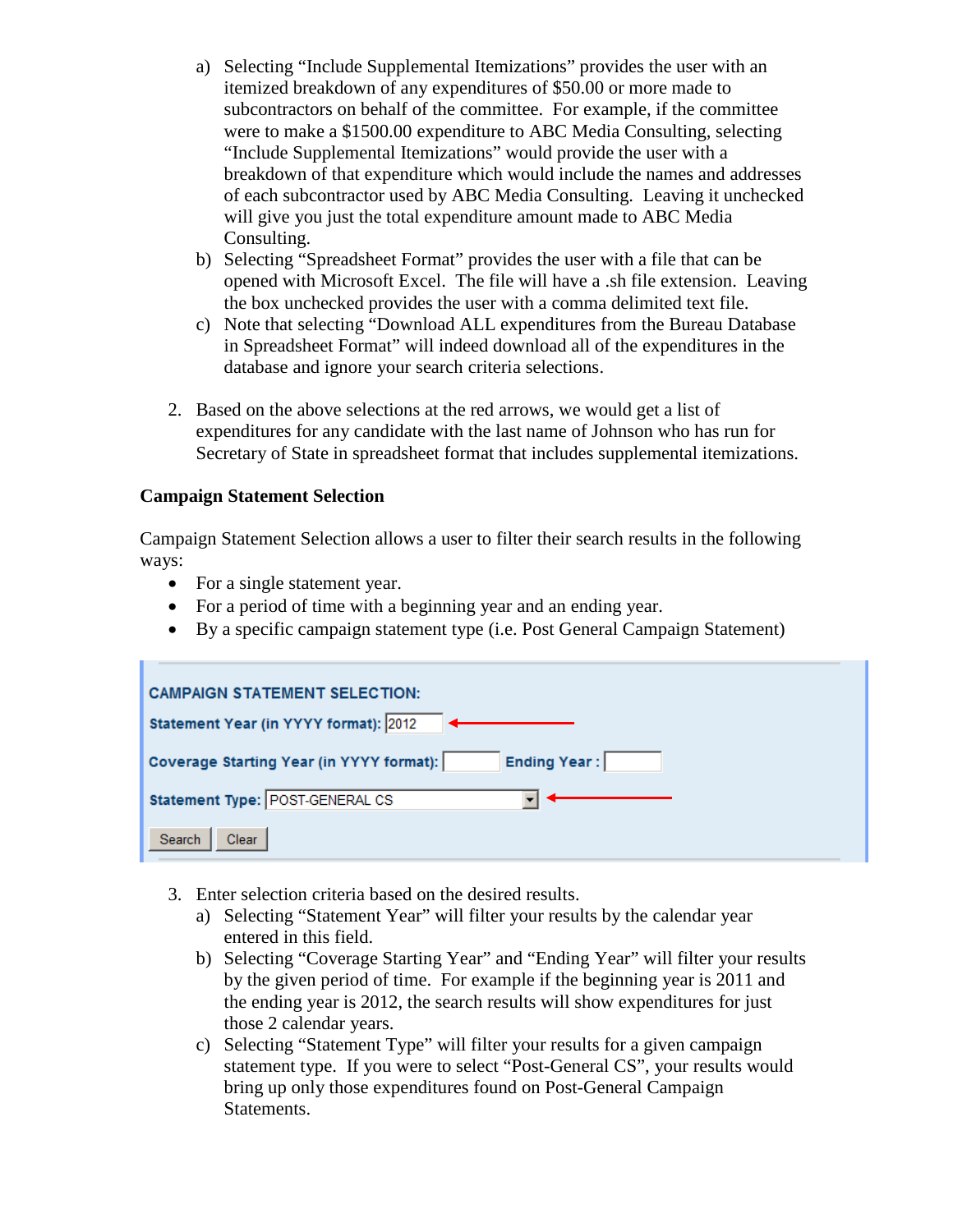4. The above selected criteria would give us a list of expenditures received on Post-General Campaign Statements during all of 2012. If it is combined with the selections from the Committee Selection above it would narrow down those expenditures to candidates running for Secretary of State with the last name of Johnson who filed a 2012 Post-General Campaign Statement.

#### **Expenditure Details**

Expenditure Details allows the user to filter their search results in the following ways:

- Cumulative or Individual Expenditures.
- When the amount of the expenditure falls within a given dollar range.
- By a selected type of expenditure schedule.
- Where the expenditure falls within a specified date range.
- By an expenditure type (expenditure code).
- By a Get Out The Vote Activity Type.

| <b>EXPENDITURE DETAILS:</b>                                                                        |
|----------------------------------------------------------------------------------------------------|
| Search:                                                                                            |
| C Cumulative Expenditures                                                                          |
| $\circ$ Individual Expenditures                                                                    |
| where amount is:<br>And/Or Less Than Or Equal To: \$ 1500.00<br>Greater Than Or Equal To: \$ 50.00 |
| Schedule:   ITEMIZED DIRECT EXPENDITURES                                                           |
| And/Or Before:<br>Date of Expense is (in MM/DD/YYYY format): On Or After:                          |
| - GOTV Activity Type -All Activity Types-<br>Expenditure Type  -All Expenditure Codes-             |
| Search<br>Clear                                                                                    |

- 5. Enter selection criteria based on your desired results.
	- a) "Cumulative Expenditures" give the total expenditure amount per Recipient per campaign statement. For example, if 3 expenditures of \$50.00 are made to the Post Office on a candidate's 2012 Pre-General Campaign Statement, you will see one expenditure of \$150.00.
	- b) "Individual Expenditures" show each expenditure a recipient has made to the committee.
	- c) The "where amount is Greater Than Or Equal To And Less Than Or Equal To" allows the user to filter expenditures to a given range of dollars. In the above screen shot, only those expenditures that equal or greater than \$50.00 and less than or equal to \$1500.00 will show up in the search results.
	- d) Selecting "Schedule" filters the search results by a specified type of expenditure schedule. If the user selects "Itemized Direct Expenditures", the search results will pull up only those expenditures that are found on the Itemized Direct Expenditure schedule.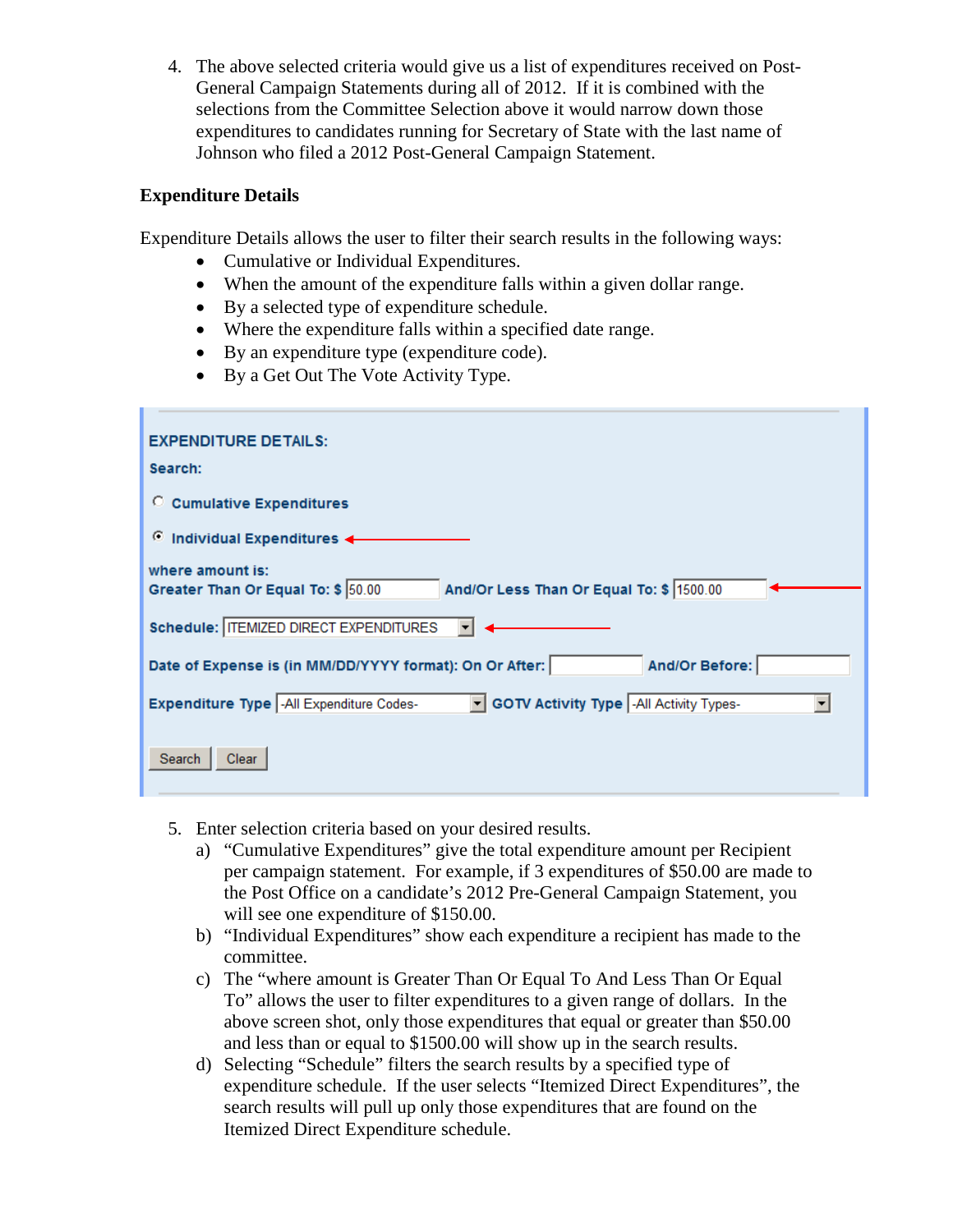- e) "Date of Expenditure is" allows the user to filter their results to show expenditures received within a specified date range.
- f) "Expenditure Type" allows the user to filter their search results by a selected expenditure type (i.e. Loan Payment, Bank Charges…).
- g) Selecting a "GOTV Activity Type" will filter search results by a selected get out the vote activity (i.e. Poll Watchers, Slate Cards…).
- 6. The above selected criteria would give us those expenditures that fall between \$50.00 and \$1,500.00 inclusive filed on the Itemized Direct Expenditures schedule. If it is combined with the selections from the Committee Selection screen and the Campaign Selection screen above it would narrow down those expenditures to those that fall between \$50.00 and \$1,500.00 inclusively filed on the Itemized Direct Expenditures schedule made by any candidates running for Secretary of State with the last name of Johnson who filed a 2012 Post-General Campaign Statement.

## **Recipient Information**

The Recipient Information section allows the search results to be filtered in the following ways:

- Last name, Vendor name or Other
- First Name.
- Address, City, State and Zip
- A given Zip Code range.
- Employer and Occupation.

| <b>RECIPIENT INFORMATION:</b>                        |
|------------------------------------------------------|
| Last Name/Vendor or Other:                           |
| Amy's Sign Shop                                      |
| <b>First Name:</b>                                   |
| <b>Address:</b>                                      |
|                                                      |
| City:<br>State: Michigan<br>$\overline{\phantom{0}}$ |
| ZIP Code matching:                                   |
| $-0r-$                                               |
| <b>ZIP Code between:</b><br>and 49079<br>49001       |
| Search<br>Clear                                      |

7. Enter selection criteria based on the desired results.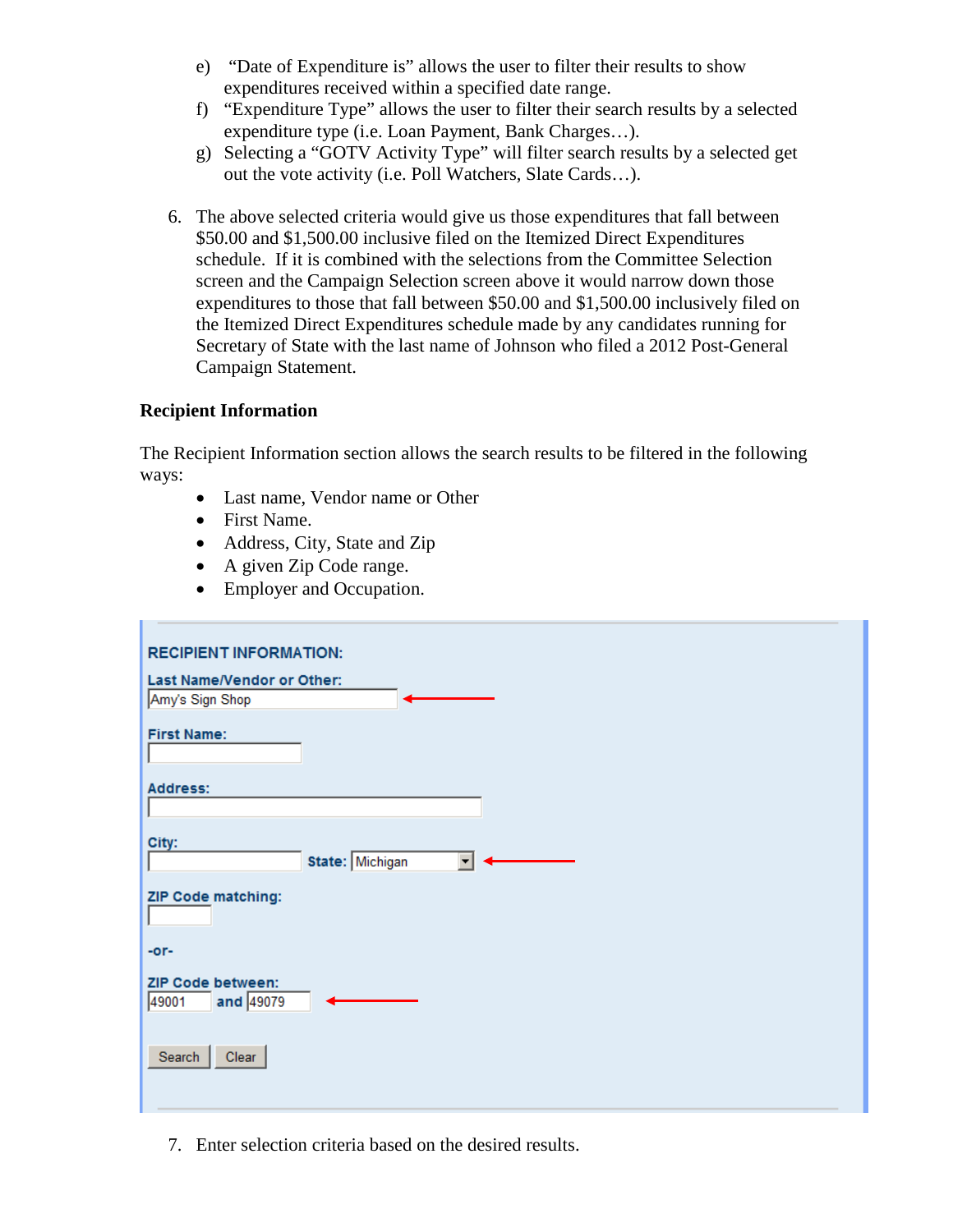- a) The "Last Name/Vendor or Other" field allows the user to filter their expenditure results by a recipient's last name, Vendor name or Other (i.e. a Candidate Committee etc…).
- b) The "First Name" field filters expenditure results by a recipient's given first name.
- c) Selecting Address, City, State or Zip Code will give the user just those expenditures from a specific address, city, state or zip code.
- d) "Zip Code between" gives the user just those expenditures made out to recipients that reside within the given range of zip codes.
- 8. The above selected criteria would give us a list of recipients with the vendor name of Amy's Sign Shop who live in Michigan with a zip code that falls between 49001 and 49079 inclusive.
- 9. After entering your search criteria, click the "Search" button to get either a list of results or a spreadsheet link based on your search criteria as shown below. Samples of both types are shown below.

## **Spreadsheet Format Sample**

>>> Click here to download 1,364 records in spreadsheet format (contains incomplete filings) <<<

| Matches 1-100 of 1364 [Next 100 Matches >>]                           |                                            |                                                                                                           |                          |
|-----------------------------------------------------------------------|--------------------------------------------|-----------------------------------------------------------------------------------------------------------|--------------------------|
| <b>Receiving</b><br><b>Committee Name</b><br><b>Committee ID-Type</b> | <b>Schedule Type</b><br><b>Description</b> | <b>Received From</b><br><b>Address</b><br><b>Occupation-Employer</b>                                      | City<br><b>State Zip</b> |
| RUTH JOHNSON FOR<br><b>MICHIGAN</b><br>515002-CAN                     | <b>DIRECT</b>                              | <b>DON NANNEY</b><br>8500 GAIL DR.<br>DENTIST-SELE -                                                      | HOLLY<br>MI 48442-0000   |
| <b>RUTH JOHNSON FOR</b><br><b>MICHIGAN</b><br>515002-CAN              | <b>DIRECT</b>                              | <b>RUTH JOHNSON</b><br>8500 GAIL DR.<br>OAKLAND COUNTY<br><b>CLERK/REGISTER-</b><br><b>OAKLAND COUNTY</b> | HOLLY<br>MI 48442-0000   |

#### **List of Results Format Sample** .

10. Before selecting the Search button, the user can also select various sort options for their search results as shown below.

|                 | Sort Results by: $\boxed{\text{commit}}$ committee name $\boxed{\text{I}}$ and then by: $\boxed{\text{amount-descending}}$ |
|-----------------|----------------------------------------------------------------------------------------------------------------------------|
| Search<br>Clear |                                                                                                                            |